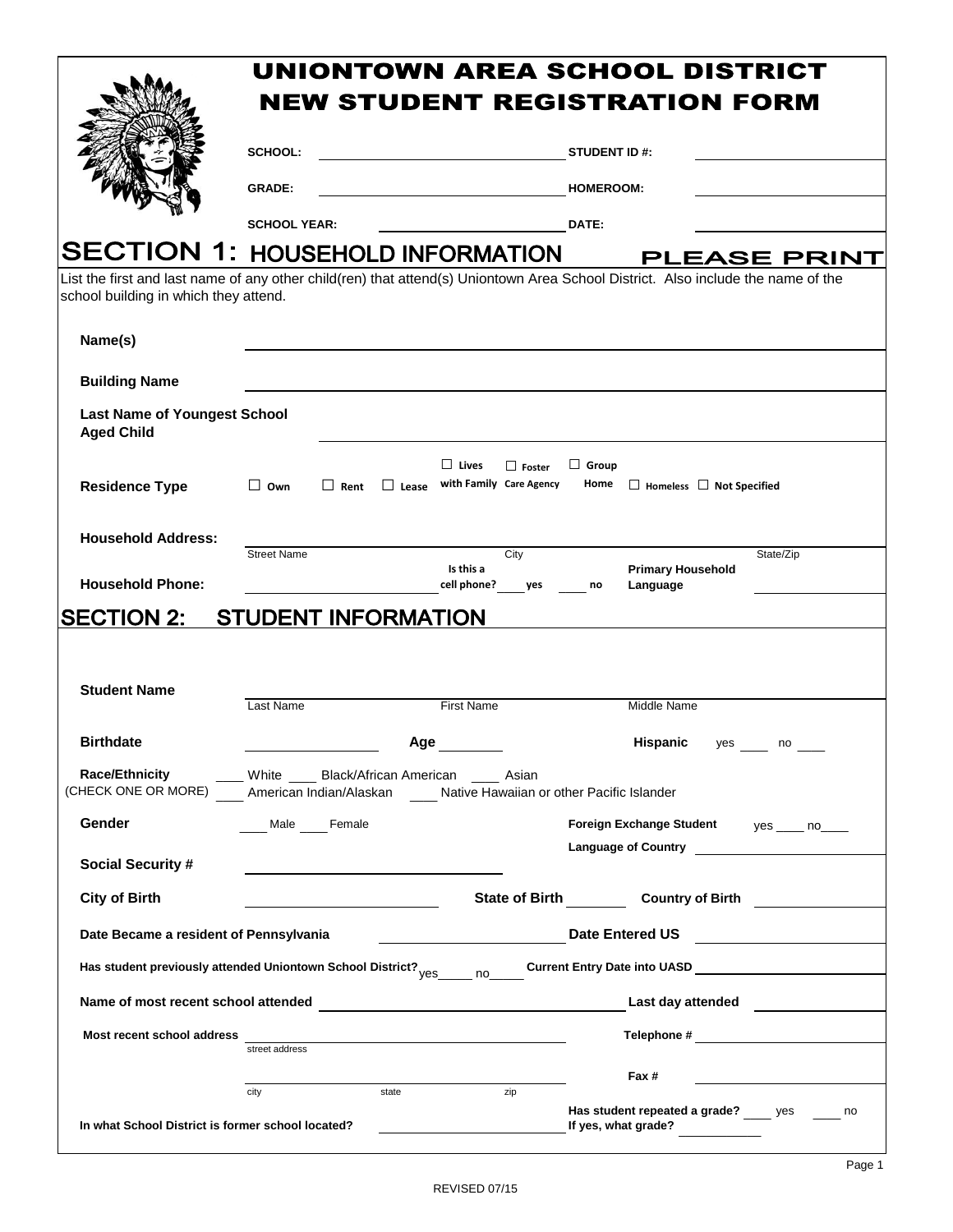| <b>Student Name</b>                                                             |                       |                                                                                                             |                                                |                                                                                                                |
|---------------------------------------------------------------------------------|-----------------------|-------------------------------------------------------------------------------------------------------------|------------------------------------------------|----------------------------------------------------------------------------------------------------------------|
|                                                                                 |                       | <b>SECTION 3: STUDENT IEP INFORMATION</b>                                                                   |                                                | <b>PLEASE PRINT</b>                                                                                            |
| Does student have an IEP? yes no                                                |                       | If yes, what type? ______ Special Education _____ Speech _____ Gifted                                       |                                                |                                                                                                                |
| Was IEP paperwork provided at time of registration? Wes                         |                       | no no                                                                                                       |                                                |                                                                                                                |
| Does student have a disability? ______ yes _______ no                           |                       | If yes, what type?                                                                                          |                                                |                                                                                                                |
|                                                                                 |                       | $^{\star}$ If any part of section 3 $\,$ is completed, fax registration form to Special/Alternative Office. |                                                |                                                                                                                |
| <b>ISECTION 4:</b>                                                              |                       | <b>BIOLOGICAL PARENT INFORMATION</b>                                                                        |                                                |                                                                                                                |
| <b>MOTHER'S NAME</b>                                                            |                       |                                                                                                             |                                                |                                                                                                                |
|                                                                                 | <b>First Name</b>     | Last Name                                                                                                   | Middle Name                                    |                                                                                                                |
| <b>Physical Address</b>                                                         | Street/PO Box         | City                                                                                                        | State/Zip                                      |                                                                                                                |
| <b>Mailing Address</b><br><b>ONLY IF PHYSICAL</b><br><b>ADDRESS IS NOT SAME</b> | Street/PO Box         | City                                                                                                        | State/Zip                                      |                                                                                                                |
| Home telephone                                                                  |                       | Work #                                                                                                      |                                                | Cell # 2009 and 2009 and 2009 and 2009 and 2009 and 2009 and 2009 and 2009 and 2009 and 2009 and 2009 and 2009 |
| Is home telephone number unlisted?                                              | yes                   | no                                                                                                          |                                                |                                                                                                                |
| <b>Email Address</b>                                                            |                       |                                                                                                             |                                                |                                                                                                                |
|                                                                                 |                       |                                                                                                             |                                                |                                                                                                                |
| Place of employment                                                             |                       |                                                                                                             |                                                |                                                                                                                |
| Does this person have educational mailing rights?                               |                       | yes<br>no                                                                                                   | If No, please provide court documentation.     |                                                                                                                |
|                                                                                 |                       |                                                                                                             |                                                |                                                                                                                |
| <b>FATHER'S NAME</b>                                                            | <b>First Name</b>     | Last Name                                                                                                   | Middle Name                                    |                                                                                                                |
| <b>Physical Address</b>                                                         |                       |                                                                                                             |                                                |                                                                                                                |
| <b>Mailing Address</b><br><b>ONLY IF PHYSICAL</b>                               | Street/PO Box         | City                                                                                                        | State/Zip                                      |                                                                                                                |
| <b>ADDRESS IS NOT SAME.</b>                                                     | Street/PO Box         | City                                                                                                        | State/Zip                                      |                                                                                                                |
| Home telephone                                                                  |                       | Work #                                                                                                      | Cell #                                         |                                                                                                                |
| Is home telephone number unlisted?                                              | yes                   | no                                                                                                          |                                                |                                                                                                                |
| <b>Email Address</b>                                                            |                       |                                                                                                             |                                                |                                                                                                                |
| Place of employment                                                             |                       |                                                                                                             |                                                |                                                                                                                |
| Does this person have educational mailing rights?                               |                       | yes<br>no                                                                                                   | If No, please provide court documentation.     |                                                                                                                |
|                                                                                 |                       |                                                                                                             |                                                |                                                                                                                |
| If divorced or separated, is there a custody agreement?                         |                       | yes<br>no                                                                                                   | If yes, a copy is requested.                   |                                                                                                                |
| Custody granted to:                                                             | Mother                | If yes, specify the type:                                                                                   | primary physical                               |                                                                                                                |
| (CHECK ONE OR MORE)                                                             | Father<br>Grandparent |                                                                                                             | physical & legal<br>legal                      |                                                                                                                |
|                                                                                 | Other                 |                                                                                                             | visitation rights                              |                                                                                                                |
|                                                                                 |                       |                                                                                                             | supervised visitation<br>no contact privileges |                                                                                                                |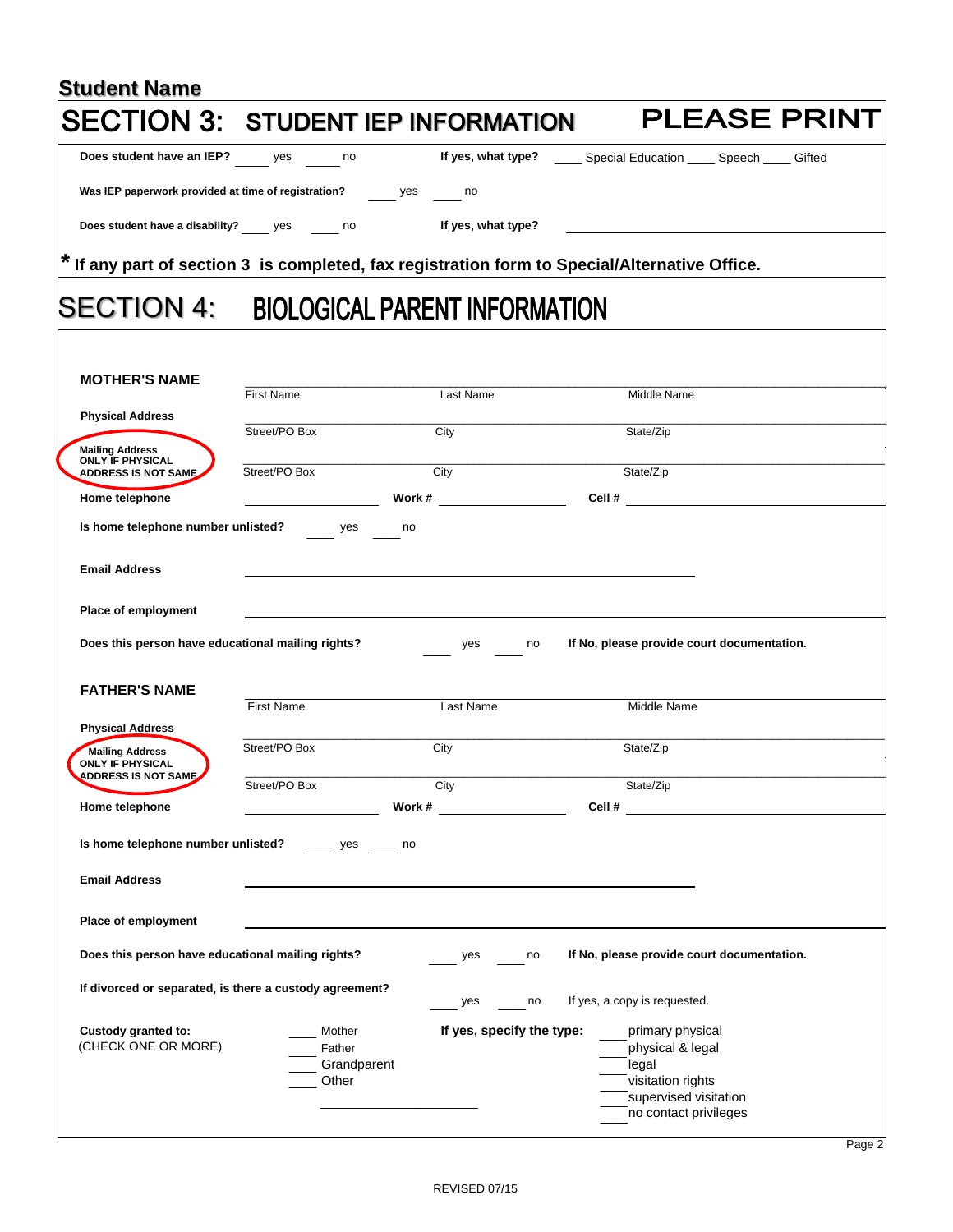## **Student Name SECTION 5: STEP/FOSTER PARENT INFORMATION**

**MOHER'S NAME Step/Foster** (circle one) **Mailing Address Mailing Address** Street/Po Box City Street/Po Box City State (2001) 2014 12:00:00 Po Box City State (2001) 2014 **Home telephone Work # Work # Cell # Cell # Is home telephone number unlisted?** \_\_\_\_\_ yes \_\_\_\_\_ no **Email Address Place of employment** Does this person have educational mailing rights? \_\_\_\_\_yes \_\_\_\_\_no If No, please provide court documentation. **FATHER'S NAME Step/Foster**  (circle one) **Mailing Address ONLY IF PHYSICAL** Street/Po Box City Street/Po Box City State / Street/Po Box City State / State/Zipy State/Zipy State/Zipy State **Home telephone work # Work # Cell # Cell # Is home telephone number unlisted? \_\_\_\_** yes \_\_\_\_\_ no **Email Address Place of employment** Does this person have educational mailing rights? \_\_\_\_\_\_ yes \_\_\_\_\_\_ no If No, please provide court documentation. **IF STUDENT IS A FOSTER CHILD, PLEASE COMPLETE THE FOLLOWING: Address of Biological Parent(s): Street** City **State** State **Zip**  $\_$  ,  $\_$  ,  $\_$  ,  $\_$  ,  $\_$  ,  $\_$  ,  $\_$  ,  $\_$  ,  $\_$  ,  $\_$  ,  $\_$  ,  $\_$  ,  $\_$  ,  $\_$  ,  $\_$  ,  $\_$  ,  $\_$  ,  $\_$  ,  $\_$  ,  $\_$  ,  $\_$  ,  $\_$  ,  $\_$  ,  $\_$  ,  $\_$  ,  $\_$  ,  $\_$  ,  $\_$  ,  $\_$  ,  $\_$  ,  $\_$  ,  $\_$  ,  $\_$  ,  $\_$  ,  $\_$  ,  $\_$  ,  $\_$  , First **Contract Contract Contract Last** Contract Contract Contract Contract Contract Contract Contract Contract Contract Contract Contract Contract Contract Contract Contract Contract Contract Contract Contract Contract Co \_\_\_\_\_\_\_\_\_\_\_\_\_\_\_\_\_\_\_\_\_\_\_\_\_\_\_\_\_\_\_\_\_\_\_\_\_\_\_\_\_\_\_\_\_\_\_\_\_\_\_\_\_\_\_\_\_\_\_\_\_\_\_\_\_\_\_\_\_\_\_\_\_\_\_\_\_\_\_\_\_\_\_\_\_\_\_\_\_\_\_\_\_\_ **Physical Address City** Street/PO Box **City** City State/Zip **ONLY IF PHYSICAL ADDRESS IS NOT SAME ADDRESS IS NOT SAME Mailing Address** \_\_\_\_\_\_\_\_\_\_\_\_\_\_\_\_\_\_\_\_\_\_\_\_\_\_\_\_\_\_\_\_\_\_\_\_\_\_\_\_\_\_\_\_\_\_\_\_\_\_\_\_\_\_\_\_\_\_\_\_\_\_\_\_\_\_\_\_\_\_\_\_\_\_\_\_\_\_\_\_\_\_\_\_\_\_\_\_\_\_\_\_\_\_ Street/PO Box City City \_\_\_\_\_\_\_\_\_\_\_\_\_\_\_\_\_\_\_\_\_\_\_\_\_\_\_\_\_\_\_\_\_\_\_\_\_\_\_\_\_\_\_\_\_\_\_\_\_\_\_\_\_\_\_\_\_\_\_\_\_\_\_\_\_\_\_\_\_\_\_\_\_\_\_\_\_\_\_\_\_\_\_\_\_\_\_\_\_\_\_\_\_\_ **Physical Address City** Street/PO Box **City** City State/Zip  $\_$  ,  $\_$  ,  $\_$  ,  $\_$  ,  $\_$  ,  $\_$  ,  $\_$  ,  $\_$  ,  $\_$  ,  $\_$  ,  $\_$  ,  $\_$  ,  $\_$  ,  $\_$  ,  $\_$  ,  $\_$  ,  $\_$  ,  $\_$  ,  $\_$  ,  $\_$  ,  $\_$  ,  $\_$  ,  $\_$  ,  $\_$  ,  $\_$  ,  $\_$  ,  $\_$  ,  $\_$  ,  $\_$  ,  $\_$  ,  $\_$  ,  $\_$  ,  $\_$  ,  $\_$  ,  $\_$  ,  $\_$  ,  $\_$  , First **Example 2018** Last **Last** Contract **Middle**  $\_$  , and the set of the set of the set of the set of the set of the set of the set of the set of the set of the set of the set of the set of the set of the set of the set of the set of the set of the set of the set of th Street/PO Box City State/Zip

**Name of School District where Natural Parent(s) reside:**

**Name of agency that placed child in foster care: (a copy of placement letter is requested)**

**Who has Court ordered educational rights for the child?**

**PLEASE PRINT**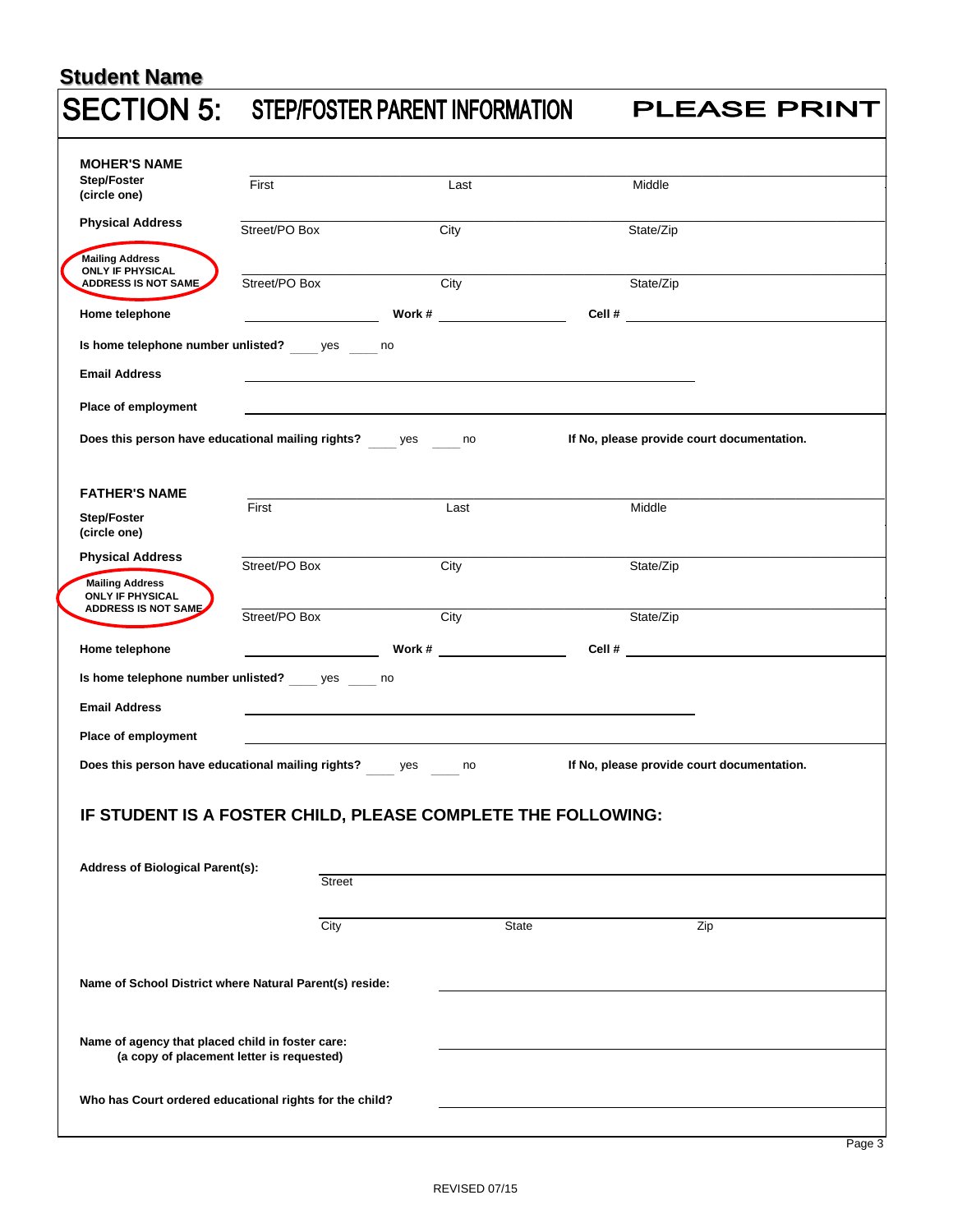## Student Name **PLEASE PRINT** ON 6: GUARDIAN INFORMATION **Relationship to Student: \_\_\_\_\_\_\_\_\_\_\_\_\_\_\_\_\_\_\_\_\_\_\_\_\_\_\_\_\_\_\_\_\_\_\_\_\_\_\_\_\_\_\_\_\_\_\_\_\_\_\_\_\_\_\_\_\_\_\_\_\_\_\_\_\_\_\_\_\_\_\_\_\_\_\_\_\_\_\_\_\_\_\_\_\_\_\_\_\_\_\_\_\_ Name of Guardian First Last Middle Physical Address** \_\_\_\_\_\_\_\_\_\_\_\_\_\_\_\_\_\_\_\_\_\_\_\_\_\_\_\_\_\_\_\_\_\_\_\_\_\_\_\_\_\_\_\_\_\_\_\_\_\_\_\_\_\_\_\_\_\_\_\_\_\_\_\_\_\_\_\_\_\_\_\_\_\_\_\_\_\_\_\_\_\_\_\_\_\_\_\_\_\_\_\_\_\_ Street/PO Box City City State/Zip **Mailing Address Mailing Address ONLY IF PHYSICAL**   $\_$  , and the set of the set of the set of the set of the set of the set of the set of the set of the set of the set of the set of the set of the set of the set of the set of the set of the set of the set of the set of th **ADDRESS IS NOT SAME** Street/PO Box City State/Zip Street/PO Box City State/Zip **Home telephone Cell # Work # Work # Cell # Is home phone number unlisted?** yes no  $y$ es **Is guardian a resident of Uniontown Area School District? \_\_\_\_\_** yes \_\_\_\_\_\_ no Is there a notarized custody agreement? yes \_\_\_\_\_\_ no \_\_\_\_\_\_\_\_ (if yes, a copy if requested) **(a copy is requested) Date In Loco Parentis signed Date Court Order Signed (a copy is requested)** SECTION 7: EMERGENCY CONTACT INFORMATION Emergency contact information in the case that the parent/guardian can not be reached . **Contact #1**  First Name Last Name Last Name Middle Name **Address** Street/PO Box City City State/Zip **Telephone Relationship to student Contact #2**  First Name Last Name Last Name Middle Name **Address** Street/PO Box City City State/Zip **Telephone Relationship to student**